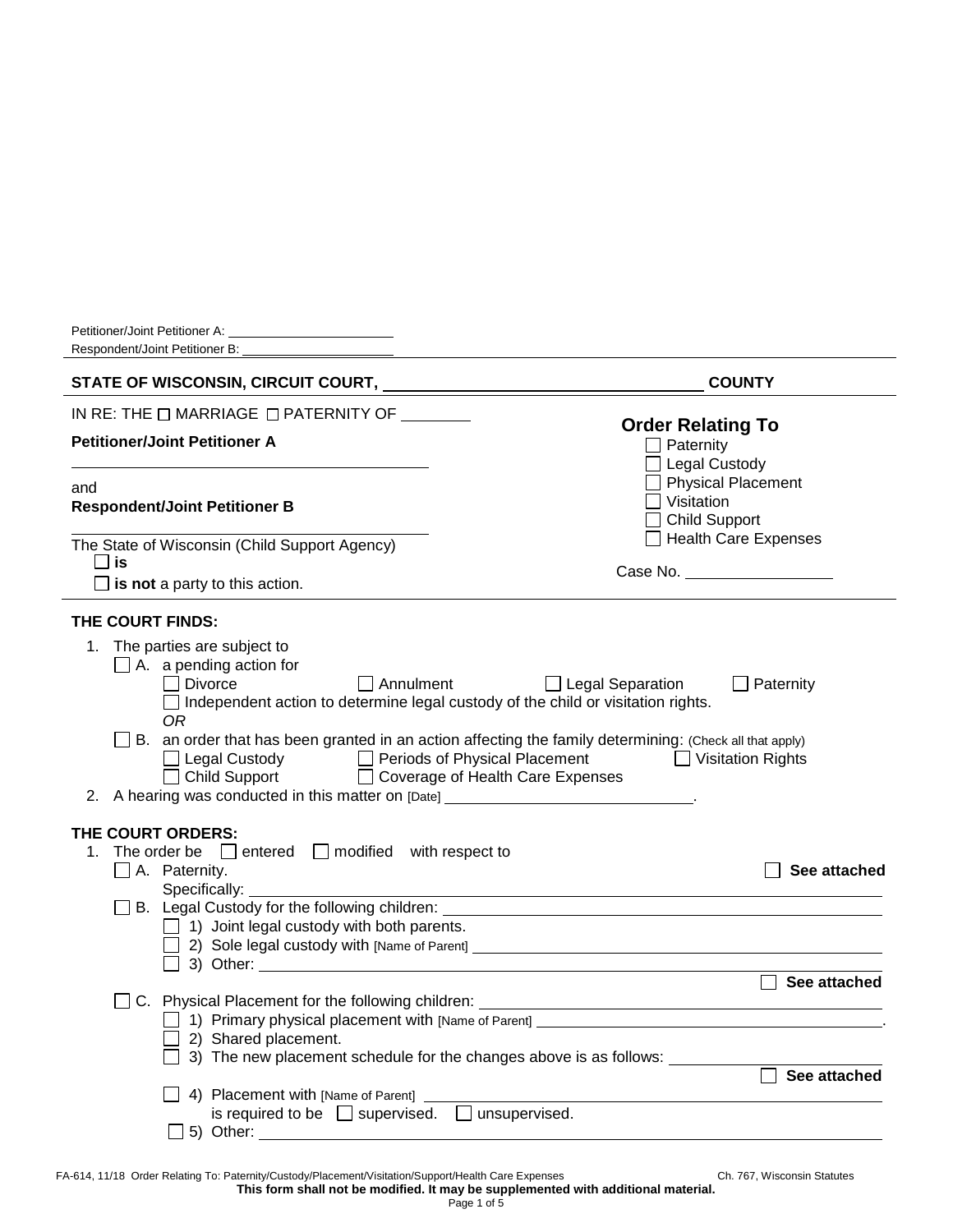|  |                                                                                                                                                                                                                                                                                                                                | □ D. Visitation Rights of Certain Persons under §§ 767.43 or 767.44, Wis. Stats.                                                             | See attached  |  |
|--|--------------------------------------------------------------------------------------------------------------------------------------------------------------------------------------------------------------------------------------------------------------------------------------------------------------------------------|----------------------------------------------------------------------------------------------------------------------------------------------|---------------|--|
|  | $\Box$ E. Child Support.                                                                                                                                                                                                                                                                                                       |                                                                                                                                              |               |  |
|  | □ 1) Based on the below standard calculation, child support shall be paid by ____________________ to                                                                                                                                                                                                                           |                                                                                                                                              |               |  |
|  | _____________________ per ___________ in the amount of \$__________________.                                                                                                                                                                                                                                                   |                                                                                                                                              |               |  |
|  | Child Support based on gross income and the child support percentage of income standards. The<br>standard calculation that applies to this case is                                                                                                                                                                             |                                                                                                                                              |               |  |
|  | $\Box$ 17% for one child.<br>$\Box$ split-placement formula.                                                                                                                                                                                                                                                                   |                                                                                                                                              |               |  |
|  |                                                                                                                                                                                                                                                                                                                                | 25% for two children.<br>$\Box$ shared-placement formula.                                                                                    |               |  |
|  | 29% for three children.<br>$\Box$ serial-family parent formula.                                                                                                                                                                                                                                                                |                                                                                                                                              |               |  |
|  |                                                                                                                                                                                                                                                                                                                                | □ serien recome payer formula.<br>□ low-income payer formula.<br>31% for four children.                                                      |               |  |
|  |                                                                                                                                                                                                                                                                                                                                | ig 31% for four children.<br>□ 34% for five or more children.     □ high-income payer formula.                                               |               |  |
|  |                                                                                                                                                                                                                                                                                                                                | 2) Child Support Order and basis for a Deviation.                                                                                            |               |  |
|  |                                                                                                                                                                                                                                                                                                                                | a. Based on the above standard calculation, the parties understand that child support would                                                  |               |  |
|  |                                                                                                                                                                                                                                                                                                                                | amount of $\frac{1}{2}$ amount of $\frac{1}{2}$ amount of $\frac{1}{2}$ .                                                                    |               |  |
|  |                                                                                                                                                                                                                                                                                                                                | b. The court orders a deviation from that amount of child support.                                                                           |               |  |
|  |                                                                                                                                                                                                                                                                                                                                | 1. A cash contribution from F.2. or F.3.b. below $\Box$ increases $\Box$ decreases this                                                      |               |  |
|  |                                                                                                                                                                                                                                                                                                                                | child support amount by ________________(If no deviation, enter "0" or "None")                                                               |               |  |
|  |                                                                                                                                                                                                                                                                                                                                | $\frac{1}{2}$                                                                                                                                |               |  |
|  |                                                                                                                                                                                                                                                                                                                                | A deviation is based on: [Explain the reasons for any other deviation here]<br>2.                                                            |               |  |
|  |                                                                                                                                                                                                                                                                                                                                | and this $\Box$ increases $\Box$ decreases this child support amount by $\_\_$                                                               |               |  |
|  |                                                                                                                                                                                                                                                                                                                                | (If no deviation, enter "0" or "None")                                                                                                       | $\frac{1}{2}$ |  |
|  |                                                                                                                                                                                                                                                                                                                                |                                                                                                                                              |               |  |
|  |                                                                                                                                                                                                                                                                                                                                | in the amount of $\frac{1}{2}$ (If no child support is to be paid, enter "0" or "Held Open")<br>\$                                           |               |  |
|  | $\Box$ 3) Issue of child support is reserved and a referral shall be made to the child support agency.                                                                                                                                                                                                                         |                                                                                                                                              |               |  |
|  |                                                                                                                                                                                                                                                                                                                                | $\Box$ F. Health Care Expenses.                                                                                                              |               |  |
|  | Parents are required to provide private health insurance for their minor child(ren) if service providers                                                                                                                                                                                                                       |                                                                                                                                              |               |  |
|  | are located within 30 miles or 30 minutes from the child's residence and if the cost is reasonable.                                                                                                                                                                                                                            |                                                                                                                                              |               |  |
|  | Reasonable cost is defined as the total amount paid for insurance coverage where the cost does not<br>exceed 10% of the insuring parent's monthly income available for child support. The insuring parent may<br>receive a contribution toward the cost of the insurance from the other parent, either as a credit against the |                                                                                                                                              |               |  |
|  |                                                                                                                                                                                                                                                                                                                                |                                                                                                                                              |               |  |
|  | child support obligation or an increase in the non-insuring parent's child support obligation as long as the                                                                                                                                                                                                                   |                                                                                                                                              |               |  |
|  | contribution does not exceed 10% of the non-insuring parent's gross monthly income.                                                                                                                                                                                                                                            |                                                                                                                                              |               |  |
|  | The parties agree that such medical insurance coverage for the minor child(ren) including medical, dental,                                                                                                                                                                                                                     |                                                                                                                                              |               |  |
|  | orthodontic, hospital, psychiatric, counseling, drug and other health expenses which is currently offered                                                                                                                                                                                                                      |                                                                                                                                              |               |  |
|  | shall be provided and paid by<br>$\Box$ 1) both parties shall provide private health insurance and neither parent is required to make a cash<br>contribution to the other.<br>2)<br>shall provide private health insurance. The out of pocket cost                                                                             |                                                                                                                                              |               |  |
|  |                                                                                                                                                                                                                                                                                                                                |                                                                                                                                              |               |  |
|  |                                                                                                                                                                                                                                                                                                                                |                                                                                                                                              |               |  |
|  |                                                                                                                                                                                                                                                                                                                                | (difference between single and family coverage) to cover the child(ren) under such insurance is \$                                           |               |  |
|  | The other parent shall contribute $\frac{1}{2}$ toward that cost (as a reasonable cash contribution) and                                                                                                                                                                                                                       |                                                                                                                                              |               |  |
|  | that amount, if any, is included as a deviation in the child support calculation in 4.B. of Child                                                                                                                                                                                                                              |                                                                                                                                              |               |  |
|  | Support and Financial Expenses below.                                                                                                                                                                                                                                                                                          |                                                                                                                                              |               |  |
|  | 3)                                                                                                                                                                                                                                                                                                                             | a comprehensive private health insurance policy is not available to either parent at a reasonable                                            |               |  |
|  |                                                                                                                                                                                                                                                                                                                                | cost.                                                                                                                                        |               |  |
|  |                                                                                                                                                                                                                                                                                                                                | Petitioner/Joint Petitioner A □ Respondent/Joint Petitioner B<br>has enrolled in $\Box$ shall promptly apply for<br>Public Health Insurance. |               |  |
|  |                                                                                                                                                                                                                                                                                                                                | a. There is no out of pocket expense for the above Public Health Insurance.                                                                  |               |  |
|  |                                                                                                                                                                                                                                                                                                                                | b. Out of pocket cost for such insurance is \$_________. The other parent shall contribute                                                   |               |  |
|  |                                                                                                                                                                                                                                                                                                                                | toward that cost (as a reasonable cash contribution) and that amount, if any, is<br>$\frac{1}{2}$                                            |               |  |
|  |                                                                                                                                                                                                                                                                                                                                | included as a deviation in the child support calculation in 4.B. of Child Support and Financial                                              |               |  |
|  |                                                                                                                                                                                                                                                                                                                                | Expenses below. If accessible private health insurance becomes available at a reasonable                                                     |               |  |
|  |                                                                                                                                                                                                                                                                                                                                | cost to either parent, that parent shall enroll the child(ren) as covered dependents under                                                   |               |  |
|  |                                                                                                                                                                                                                                                                                                                                | his/her health insurance.                                                                                                                    |               |  |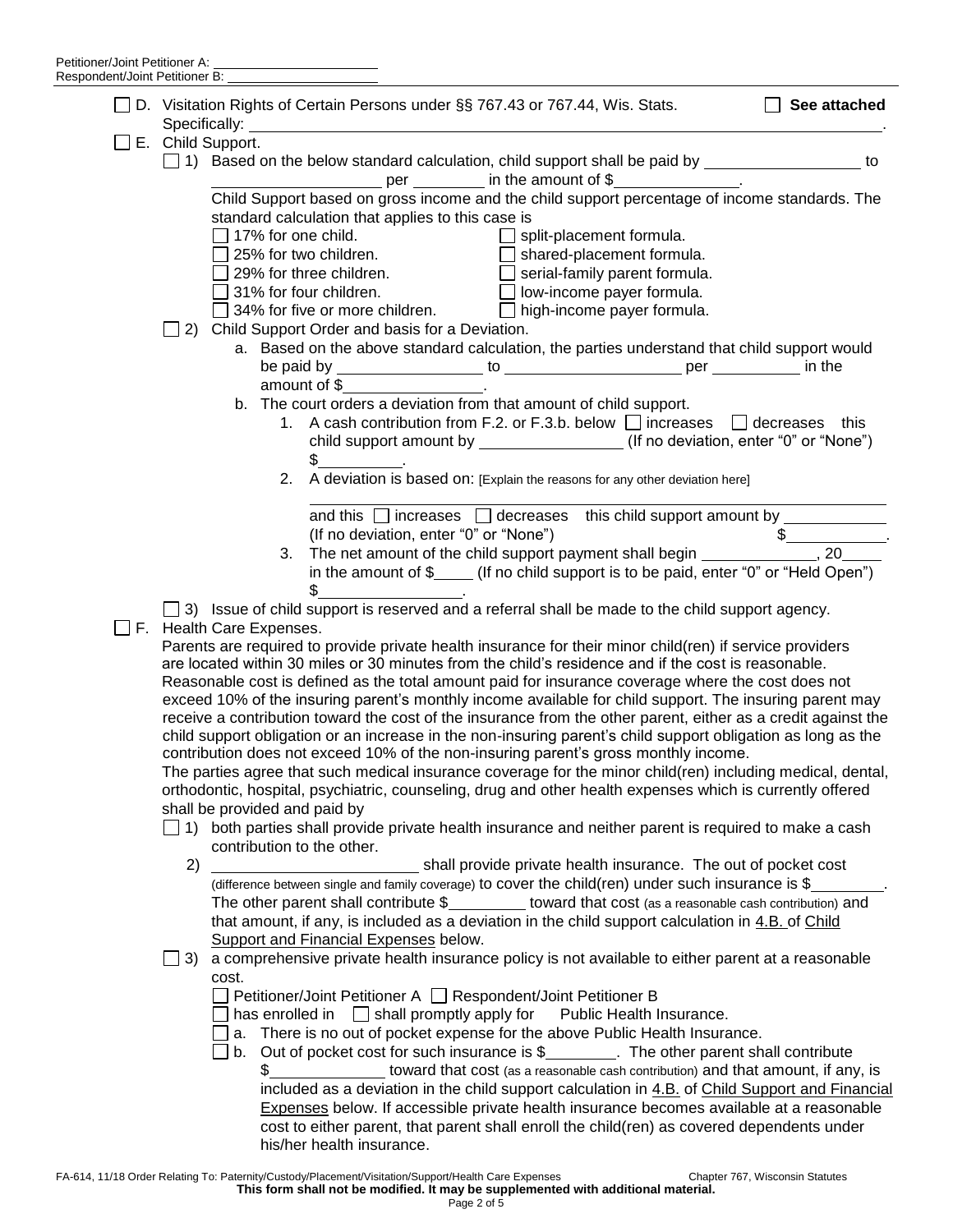4) **Petitioner/Joint Petitioner A Respondent/Joint Petitioner B does not have free health** insurance available and has income below 150% of the federal poverty level and is therefore unable to make a cash contribution toward the cost of the child(ren)'s healthcare. The appropriate cash medical support obligation is \$0. If accessible private health insurance becomes available at a reasonable cost to either parent, that parent shall enroll the child(ren) as covered dependents under his/her health insurance.

The insuring parent shall provide the other parent and the child support agency with copies of policy information and insurance cards. The insuring parent shall inform the child support agency about any change in his/her employment and the availability of insurance.

□ G. Other:

**See attached**

- 2. All provisions of any previous judgment or order not amended by this order remain in full effect.
- 3. Whenever private, accessible and reasonably-priced health insurance becomes available to either parent at a reasonable cost, that parent shall enroll the child(ren) as covered dependents under his/her health insurance, unless he child(ren) are already enrolled under another private health insurance plan or unless the parent's income is below 150% of the federal poverty level.
- 4. Change of Residence of Children. If this order established or modified custody or placement in any way, you are informed of the following:
	- Each parent must notify the other parent, the child support agency, and the clerk of court of the address at which they may be served within 10 business days of moving to that address. The address may be a street or post office address.
	- The address provided to the court is the address on which the other parties may rely for service of any motion relating to modification of legal custody or physical placement or to relocating the child's residence.
		- $\circ$  A parent granted periods of physical placement with the child must obtain a court order before relocating with the child 100 miles or more from the other parent if the other parent also has courtordered periods of physical placement with the child.
- 5. Parties are notified of the provisions of § 948.31, Wis. Stats. as follows:

## **§948.31 Interference with custody by parent or others.**

- **(1)** (a) In this subsection, "legal custodian of a child" means:
	- 1. A parent or other person having legal custody of the child under an order or judgment in an action for divorce, legal separation, annulment, child custody, paternity, guardianship or habeas corpus.
	- 2. The department of children and families or the department of corrections or any person, county department under s. 46.215, 46.22 or 46.23 or licensed child welfare agency, if custody or supervision of the child has been transferred under ch. 48 or 938 to that department, person or agency.
	- (b) Except as provided under chs. 48 and 938, whoever intentionally causes a child to leave, takes a child away or withholds a child for more than 12 hours beyond the court-approved period of physical placement or visitation period from a legal custodian with intent to deprive the custodian of his or her custody rights without the consent of the custodian is guilty of a Class F felony. This paragraph is not applicable if the Court has entered an order authorizing the person to so take or withhold the child. The fact that joint legal custody has been awarded to both parents by a court does not preclude a court from finding that one parent has committed a violation of this paragraph.
- **(2)** Whoever causes a child to leave, takes a child away or withholds a child for more than 12 hours from the child's parents or, in the case of a nonmarital child whose parents do not subsequently intermarry under s. 767.803, from the child's mother or, if he has been granted legal custody, the child's father, without the consent of the parents, the mother or the father with legal custody, is guilty of a Class I felony. This subsection is not applicable if the legal custody has been granted by court order to the person taking or withholding the child.
- **(3)** Any parent, or any person acting pursuant to directions from the parent, who does any of the following is guilty of a Class F felony:
	- (a) Intentionally conceals a child from the child's other parent.
	- (b) After being served with process in an action affecting the family but prior to the issuance of a temporary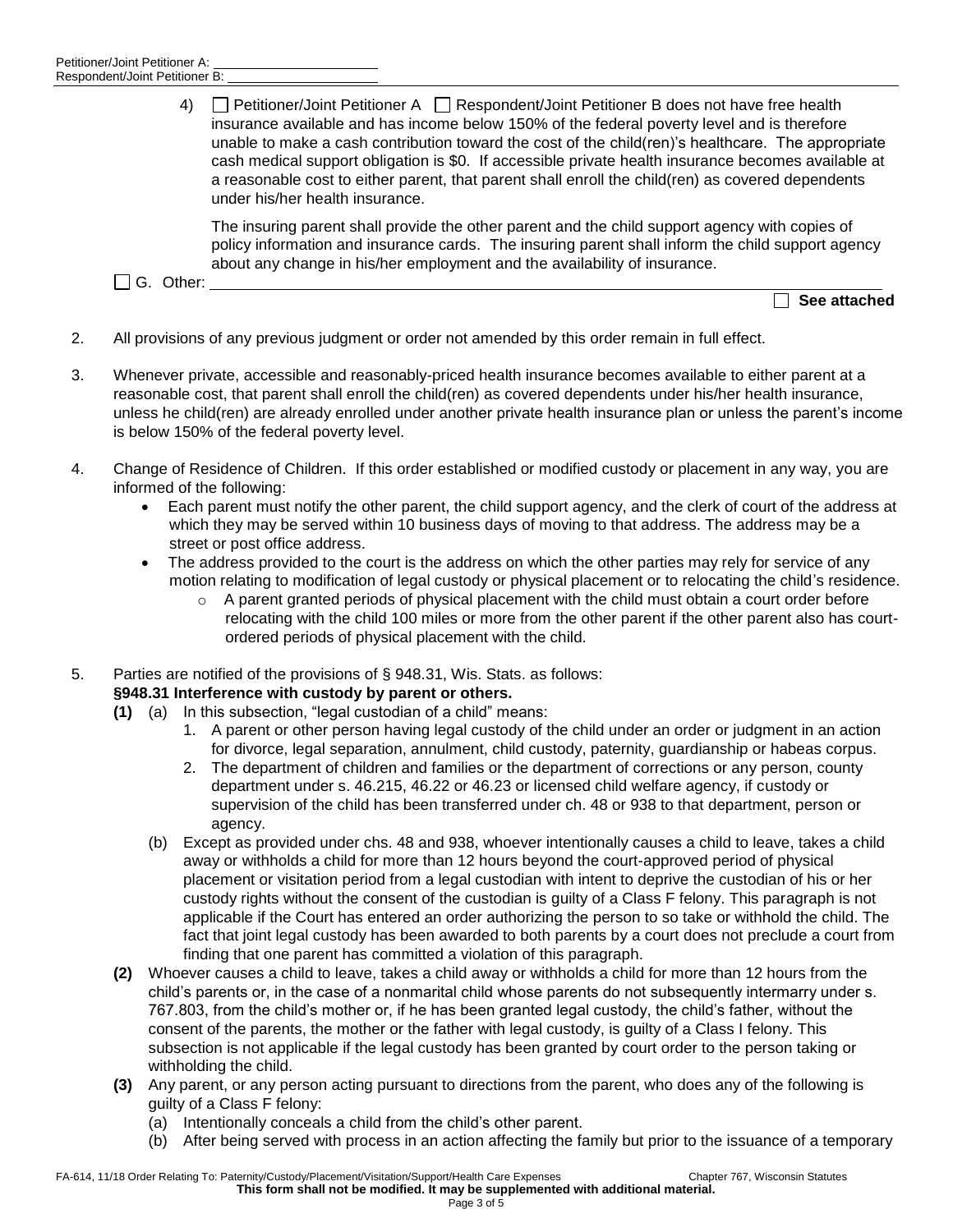or final order determining child custody rights, takes the child or causes the child to leave with intent to deprive the other parent of physical custody as defined in s. 822.02(9).

- (c) After issuance of a temporary or final order specifying joint legal custody rights and periods of physical placement, takes a child from or causes a child to leave the other parent in violation of the order or withholds a child for more than 12 hours beyond the court-approved period of physical placement or visitation period.
- **(4)** (a) It is an affirmative defense to prosecution for violation of this section if the action:
	- 1. Is taken by a parent or by a person authorized by a parent to protect his or her child in a situation in which the parent or authorized person reasonably believes that there is a threat of physical harm or sexual assault to the child;
	- 2. Is taken by a parent fleeing in a situation in which the parent reasonably believes that there is a threat of physical harm or sexual assault to himself or herself;
	- 3. Is consented to by the other parent or any other person or agency having legal custody of the child; or
	- 4. Is otherwise authorized by law.
	- (b) A defendant who raises an affirmative defense has the burden of proving the defense by a preponderance of the evidence.
- **(5)** The venue of an action under this section is prescribed in s. 971.19(18)., which incurred the expense on a prorated basis. Upon the application of any interested party, the court shall hold an evidentiary hearing to determine the amount of reasonable expenses.
- **(6)** In addition to any other penalties provided for violation of this section, a court may order a violator to pay restitution, regardless of whether the violator is placed on probation under s.973.09, to provide reimbursement for any reasonable expenses incurred by any person or any governmental entity locating and returning the child. Any such amounts paid by the violator shall be paid to the person or governmental entity which incurred the expense on a prorated basis. Upon the application of any interested party, the court shall hold an evidentiary hearing to determine the amount of reasonable expenses.

## 6. **Child Support**

- a. Pursuant to §767.75, Wis. Stats., this judgment constitutes an immediate assignment of all commissions, earnings, salaries, wages, pension benefits, benefits under Chapter 102 or 108, and other money due or to be due in the future, to the WI SCTF. The assignment shall be for an amount sufficient to ensure payment under this judgment, so long as the addition of the amount toward arrears does not leave the party at an income below the poverty line established under 42 USC 9902(2).
- b. Pursuant to §767.57(1)(a), Wis. Stats., all payments for child support ordered shall note the case number and the names of the parties on the face of the check, should be made payable to WI SCTF, and sent to:

Wisconsin Support Collections Trust Fund

Box 74200

Milwaukee, WI 53274-0200.

The WI SCTF will transmit the payments to the proper persons entitled to them.

Failure of an employer to pay the proper amount shall not be a defense for failure to pay the proper amount. If an employer fails to take out the correct amount for child support, the party paying is responsible for paying the full and correct amount directly to WI SCTF.

Pursuant to §767.57(1e), Wis. Stats., the party making payment for child support is responsible for payment of the annual receiving and disbursing fee to WI SCTF.

Pursuant to §767.57(1e)(c), Wis. Stats., an annual fee will be deducted by WI SCTF from payments to recipients of child support or family support.

- c. Both parties shall notify, in writing, the other party and the Clerk of Court and the Child Support Agency of the county in which this action is filed, within 10 business days, of any change of employer and employer's address, and of any substantial change in the amount of his/her income, including receipt of bonus compensation, such that his/her ability to pay support is affected. Notification of any substantial change in the amount of the payer's income will not result in a change in the order unless a revision or adjustment of the order is sought.
- d. A party ordered to pay child support or family support shall pay simple interest rate according to statutory rate on any amount in arrears that is equal to or greater than the amount of support due in 1 month. If there is no current order, interest shall accrue on the balances due.
- e. Pursuant to §767.75, Wis. Stats., a withholding assignment or order under this section has priority over any